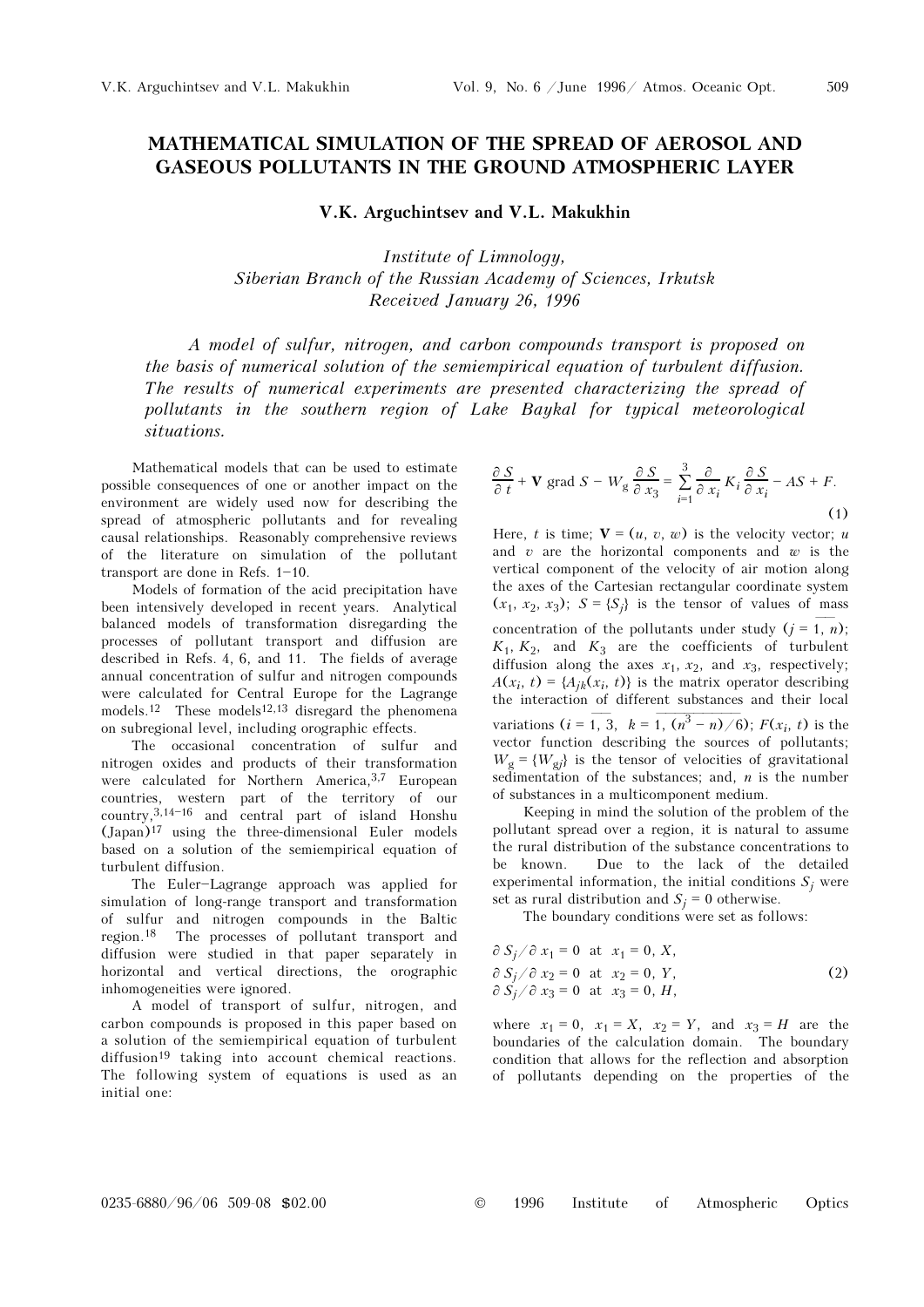underlying surface was set on the underlying surface at  $z = \delta(x_1, x_2).$ 

The separation technique<sup>20</sup> was used to construct the calculation code for solving the discrete analogues of Eq. (1). The code consisting of two stages was considered for every small interval. The transport and diffusion were considered at the first stage for each substance independently,<sup>19</sup> and mutual adaptation and interaction of all substances were considered at the second stage taking into account the local transformations and the effect of sources

$$
\frac{\partial S_j}{\partial t} + \sum_{p=0}^{n} \sum_{q=p}^{n} \sum_{r=q}^{n} a_{jk} S_p S_q S_r = F_j,
$$
\n(3)  
\n
$$
\left\{ \sum_{p=0}^{n} \sum_{q=p}^{n} \sum_{r=q}^{n} a_{jk} S_p S_q S_r \right\} = A_{jk}, S_0 = 1,
$$

 $j = 1, n, k = 1, (n<sup>3</sup> - n) / 6$ . Thus, one can consider Eq. (3) at each point of the integration domain as a system of ordinary differential equations with the coefficients being parametrically dependent on the spatial coordinates. Consideration of all processes of pollutant interactions and transformation at each stage makes it possible to perform experiments with different operators  $A(x_i, t)$  and vector functions  $F(x_i, t)$ pollutan<br>makes it<br>operators<br> $(i = 1, 3)$  $(i = 1, 3)$  without a change of the model structure as a

whole.

The system of equations (1) and (2) is numerically integrated in the Cartesian coordinate system using the method of fictitious domains.<sup>21</sup> Temporal method of fictitious domains.<sup>21</sup> Temporal approximation of the problem is constructed at the first stage by the technique of bicyclic complete separation.20 The method of solution is described in detail in Ref. 19. The employed implicit scheme of the variable component separation yields a solution for the second-order non-commutative operators as a function of time and coordinates. A modification of the semiimplicit two-step code with good stabilizing properties22 is used at the second stage of solution of the system of equations (3).

A number of complex chemical and photochemical reactions proceed in industrial emissions of pollutants such as sulfur dioxide and nitrogen and carbon oxides. As a result, new more toxic substances, for example, acids are produced. This leads to acid rains. Since the atmosphere is the system with oxidizing properties due to the presence of free oxygen in it, practically all reactions in which sulfur and nitrogen compounds take part produce sulfates and nitrates as higher forms of oxidation.11

The model under consideration takes into account 156 chemical reactions and 82 reagents borrowed from Refs. 3, 9, and  $23-26$ . Their stoechiometric formulas and rate constants are given in Appendix. Gas-phase oxidation of sulfur dioxide proceeds through reactions R6, R77, R93, R115, R116, R134, R135, R137-141, R143, R147-R152, and R156; nitrogen oxides  $$ through reactions R7-R10, R25, R26, R28-31, R51, R62, R70, R72, R79, R89, R91, R92, R117, R130, R136, and R155. Reactions with radicals OH and  $CH<sub>3</sub>O$  and with atomic oxygen run most intensively.<br>Photochemical processes play an essential role in the Photochemical processes play an essential role in the

production of radicals. Reactions R1-R4, R22, R27, R33, R34, R40, R41, R43, R46, R48, R49, R55, R56, R59, R60, R88, R97, R128, R138-R141, R143, R147, and other reactions with radical-oxidants cease in the dark.

Thus, gas-phase oxidation of sulfur and nitrogen compounds at night can proceed only through molecular reactions that run much slower than the radical ones.11 The rates of molecular reactions R24, R29, and R148 with ozone are several orders of magnitude lower than that of radical reactions. Sulfuric acid is produced through the reaction R153.

The characteristic feature of the reactions of gasphase oxidation of nitrogen oxides is cyclic character of some of then that conceptually does not lead to removal of nitrogen oxides from the atmosphere. The equilibrium state between ozone and nitrogen oxide and dioxide characteristic of the given level of solar illumination is established through reactions R5, R24,  $R27$ ,  $R29$ , and  $R32-R34$ . Nitrogen oxide quickly vanishes in the dark through the continuing reactions R24 and R32.

Nitric acid is produced through four reactions: R28, R38, R62, and R89.

Let us present the results of numerical experiments characterizing the spread of atmospheric pollutants from industrial objects of Irkutsk, Angarsk, Usol'e-Sibirskoe, Cheremkhovo, Zima, Shelekhov, Slyudyanka, and Baykal'sk. The domain of integration with an area of 400×250 km 2 km high located above the underlying surface was chosen for simulation of the processes. Temporal and horizontal steps were 300 s and 5 km, respectively, and vertical steps were set as follows:

| $\Delta z = \{$ | $50 \text{ m}$ for  | $z \leq 150$ m,        |
|-----------------|---------------------|------------------------|
|                 | $150 \; \text{m}$ , | $150 \le z \le 300$ m. |
|                 | $200 \; \text{m}$ , | $300 < z \le 500$ m.   |
|                 | $1500 \text{ m}$ ,  | $z > 500$ m.           |

The coefficient of vertical turbulent diffusion was set to be equal to 10 m<sup>2</sup>/s,  $j_1 = (0.5 + \sqrt{V^2/2}) \Delta x_1$ ,  $j_2 = (0.5 + \sqrt{V^2/2}) \Delta x_2$ , wind at the upper boundary was northwest, its speed was 10 m/s.

The calculated values of the ground concentrations of sulfur and nitrogen dioxides and carbon oxide are shown in Figs.  $1-3$  as fractions of average daily maximum permissible concentration given in Table I.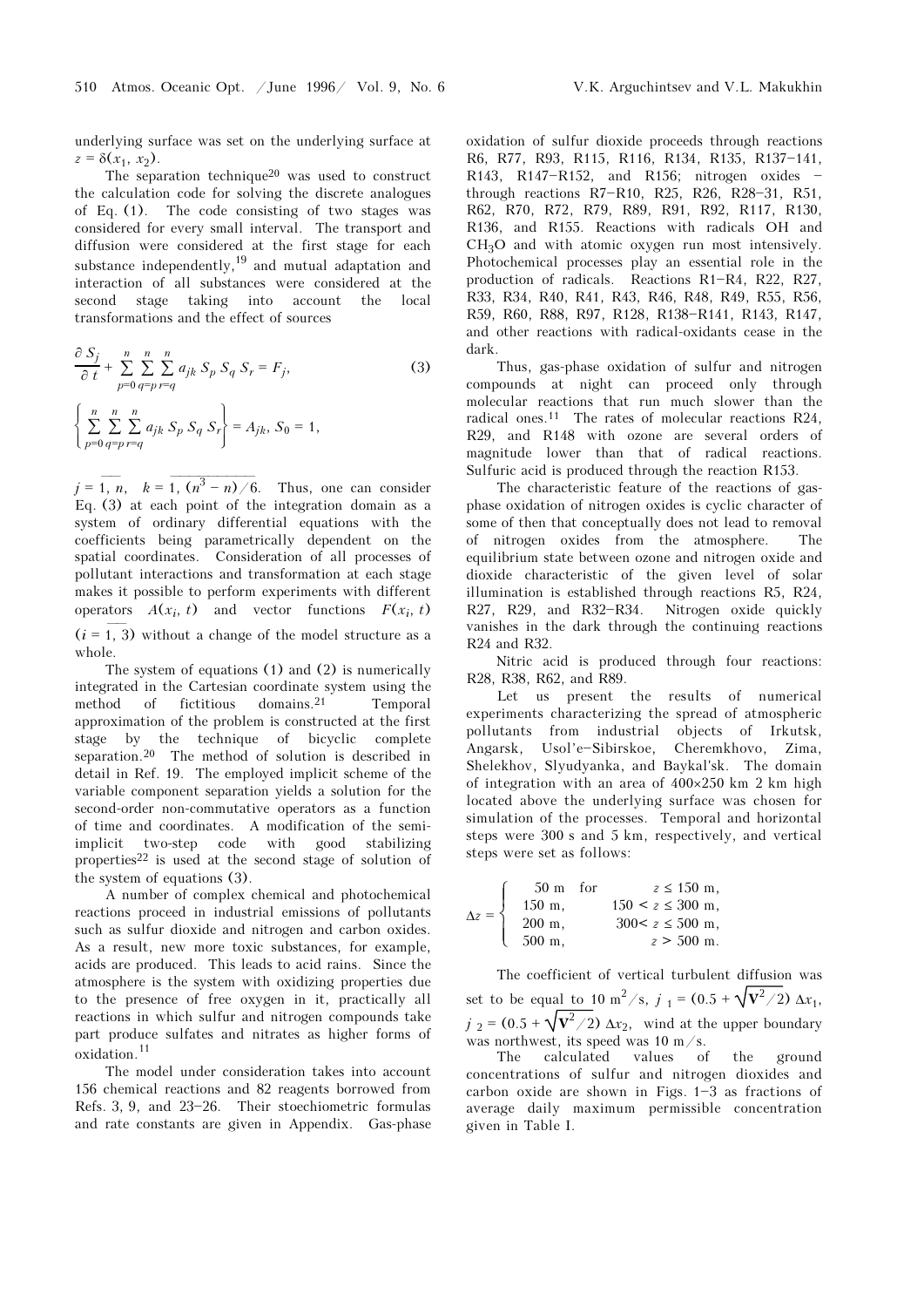| Pollutant        | Maximum permissible<br>concentration, $mg/m3$ |               |  |
|------------------|-----------------------------------------------|---------------|--|
|                  | Instantaneous                                 | Average daily |  |
| Sulfur dioxide   | 0.5                                           | 0.05          |  |
| Nitrogen dioxide | 0.085                                         | 0.04          |  |
| Carbon oxide     |                                               |               |  |

TABLE Ix Maximum permissible concentration of pollutants in the atmospheric air from  $Refx27x$ 

Analysis of the results of numerical experiments under various meteorological conditions shows that the Baykal'sk Integrated Pulp and Paper Mill and the enterprises of Slyudyanka make the greatest contribution to the atmospheric pollution over Southern Baykal that exceeds the maximum instantaneous values of permissible concentration for sulfur and nitrogen oxides.

The pollutant spread to greater distances from the BIPPM than from the enterprises of Slyudyanka due to different heights of the sources.



FIG. 1. Isolines of the ground sulfur dioxide concentration (in 25  $\mu$ g/m<sup>3</sup> step).



FIG. 2. Isolines of the ground nitrogen dioxide concentration (in 20  $\mu$ g/m<sup>3</sup> step)x



FIG. 3. Isolines of the ground carbon oxide concentration (in 1500  $\mu$ g/m<sup>3</sup> step).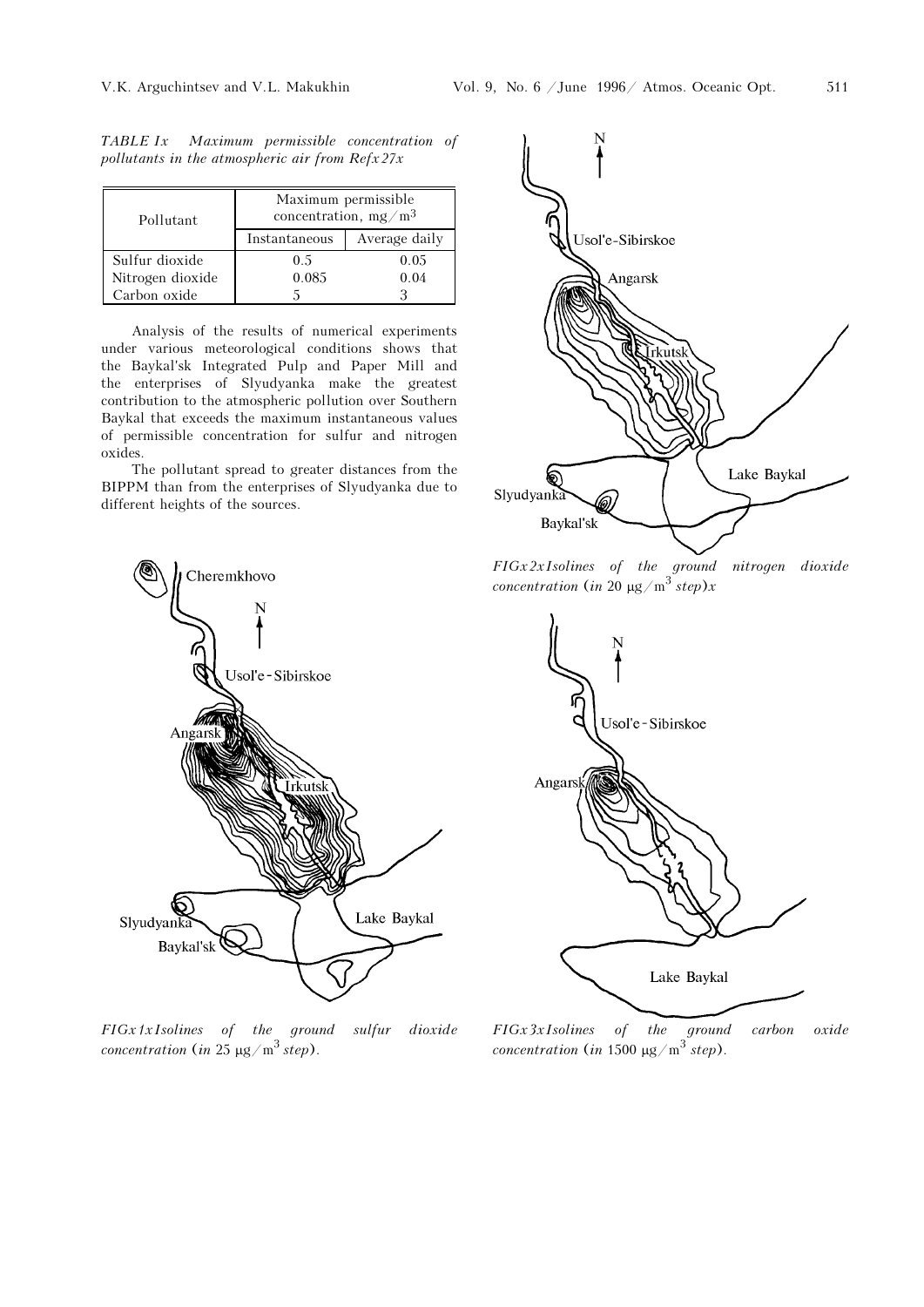| No. of reaction | Reaction                                                       | Rate constant              |
|-----------------|----------------------------------------------------------------|----------------------------|
| 1               | 2                                                              | 3                          |
| R <sub>1</sub>  | $O_3 + hv \rightarrow O_2 + O(^1D)$                            | $5.1 \cdot 10^{-5a}$       |
| R2              | $O(^{1}D) + M \rightarrow O + M$                               | $3.2 \cdot 10^{-11}$       |
| R3              | $O(^{1}D)$ + H <sub>2</sub> O $\rightarrow$ 2OH                | $2.2 \cdot 10^{-10}$       |
| R4              | $O_3 + hv \rightarrow O_2 + O(^3P)$                            | $7.82 \cdot 10^{-4a}$      |
| R5              | $O(^3P) + O_2 + M \rightarrow O_3 + M$                         | $6.3{\cdot}10^{-34b}$      |
| R6              | $O(^3P) + SO_2 \rightarrow SO_3$                               | $5.68 \cdot 10^{-14}$      |
| R7              | $O(^3P) + NO \rightarrow NO_2$                                 | $3.10^{-11}$               |
| R8              | $O(^3P) + NO_2 \rightarrow NO_3$                               | $2.25 \cdot 10^{-11}$      |
| R9              | $O(^3P) + NO_2 \rightarrow NO + O_2$                           | $9.3 \cdot 10^{-12}$       |
| R10             | $O(^3P) + NO_3 \rightarrow NO_2 + O_2$                         | $1.10^{-11}$               |
| R11             | $O(^3P) + O_3 \rightarrow 2O_2$                                | $7.7 \cdot 10^{-15}$       |
| R12             | $O(^3P) + OH \rightarrow O_2 + H$                              | $3.3 \cdot 10^{-11}$       |
| R13             | $O(^3P) + HO_2 \rightarrow OH + O_2$                           | $5.9 \cdot 10^{-11}$       |
| R14             | $OH + O_3 \rightarrow HO_2 + O_2$                              | $6.8 \cdot 10^{-14}$       |
| R15             | $2OH \rightarrow H_2O_2$                                       | $6.10^{-12}$               |
| R16             | $2OH \rightarrow H_2O + O$                                     | $1.4 \cdot 10^{-12}$       |
| R17             | $HO_2 + O_3 \rightarrow OH + 2O_2$                             | $1.93 \cdot 10^{-15}$      |
| R18             | $HO_2 + OH \rightarrow H_2O + O_2$                             | $4.10^{-11}$               |
| R <sub>19</sub> | $2HO_2 \rightarrow H_2O_2 + O_2$                               | $1.7 \cdot 10^{-12}$       |
| R20             | $2HO_2 + M \rightarrow H_2O_2 + O_2 + M$                       | $5.2{\cdot}10^{-32b}$      |
| R21             | $2HO_2 + H_2O \rightarrow H_2O_2 + O_2 + H_2O$                 | $7.84 \cdot 10^{-30b}$     |
| R22             | $H_2O_2 + hv \rightarrow 2OH$                                  | $1.10^{-5a}$               |
| R23             | $H_2O_2$ + OH $\rightarrow$ HO <sub>2</sub> + H <sub>2</sub> O | $1.63 \cdot 10^{-12}$      |
| R24             | $NO + O_3 \rightarrow NO_2 + O_2$                              | $1.8 \cdot 10^{-14}$       |
| R25             | $NO + OH \rightarrow HNO2$                                     | $5.5 \cdot 10^{-11}$       |
| R26             | $NO + HO2 \rightarrow OH + NO2$                                | $8.1 \cdot 10^{-12}$       |
| R27             | $NO2 + hy \rightarrow NO + O$                                  | $7.8 \cdot 10^{-3a}$       |
| R28             | $NO2 + OH \rightarrow HNO3$                                    | $2.4 \cdot 10^{-11}$       |
| R29             | $NO2 + O3 \rightarrow NO3 + O2$                                | $2.9 \cdot 10^{-17}$       |
| R30             | $NO2 + HO2 \rightarrow HNO2 + O2$                              | $3\mathord{\cdot}10^{-14}$ |
| R31             | $NO2 + HO2 \rightarrow HNO4$                                   | $1.08 \cdot 10^{-12}$      |
| <b>R32</b>      | $NO_3 + NO \rightarrow 2NO_2$                                  | $1.9 \cdot 10^{-11}$       |
| <b>R33</b>      | $NO3 + hv \rightarrow NO2 + O$                                 | $2.1 \cdot 10^{-1a}$       |
| R34             | $NO_3 + hv \rightarrow NO + O_2$                               | $2.2 \cdot 10^{-2a}$       |
| <b>R35</b>      | $NO3 + NO2 \rightarrow N2O5$                                   | $9.6 \cdot 10^{-13}$       |
| <b>R36</b>      | $NO3 + NO2 \rightarrow NO2 + NO + O2$                          | $7.5 \cdot 10^{-15}$       |
| R37             | $2NO_3 \rightarrow 2NO_2 + O_2$                                | $2.16 \cdot 10^{-15}$      |
| <b>R38</b>      | $N_2O_5 + H_2O \rightarrow 2HNO_3$                             | $3.38 \cdot 10^{-21}$      |
| <b>R39</b>      | $N_2O_5 \rightarrow NO_3 + NO_2$                               | $1.44 \cdot 10^{-1a}$      |
| R40             | $N_2O_5 + hv \rightarrow NO_2 + NO_3$                          | $2.4 \cdot 10^{-5a}$       |
| R41             | $HNO2 + hy \rightarrow OH + NO$                                | $1.7 \cdot 10^{-3a}$       |
| R42             | $HNO2 + OH \rightarrow H2O + NO2$                              | $6.6 \cdot 10^{-12}$       |
| R43             | $HNO3 + hy \rightarrow OH + NO2$                               | $7.8 \cdot 10^{-7a}$       |
| R44             | $HNO3 + OH \rightarrow NO3 + H2O$                              | $8.5 \cdot 10^{-14}$       |
| R45             | $HNO4 \rightarrow NO2 + HO2$                                   | $1.10^{-1a}$               |
| R46             | $HNO4 + hv \rightarrow NO2 + HO2$                              | $5.8 \cdot 10^{-6a}$       |

APPENDIX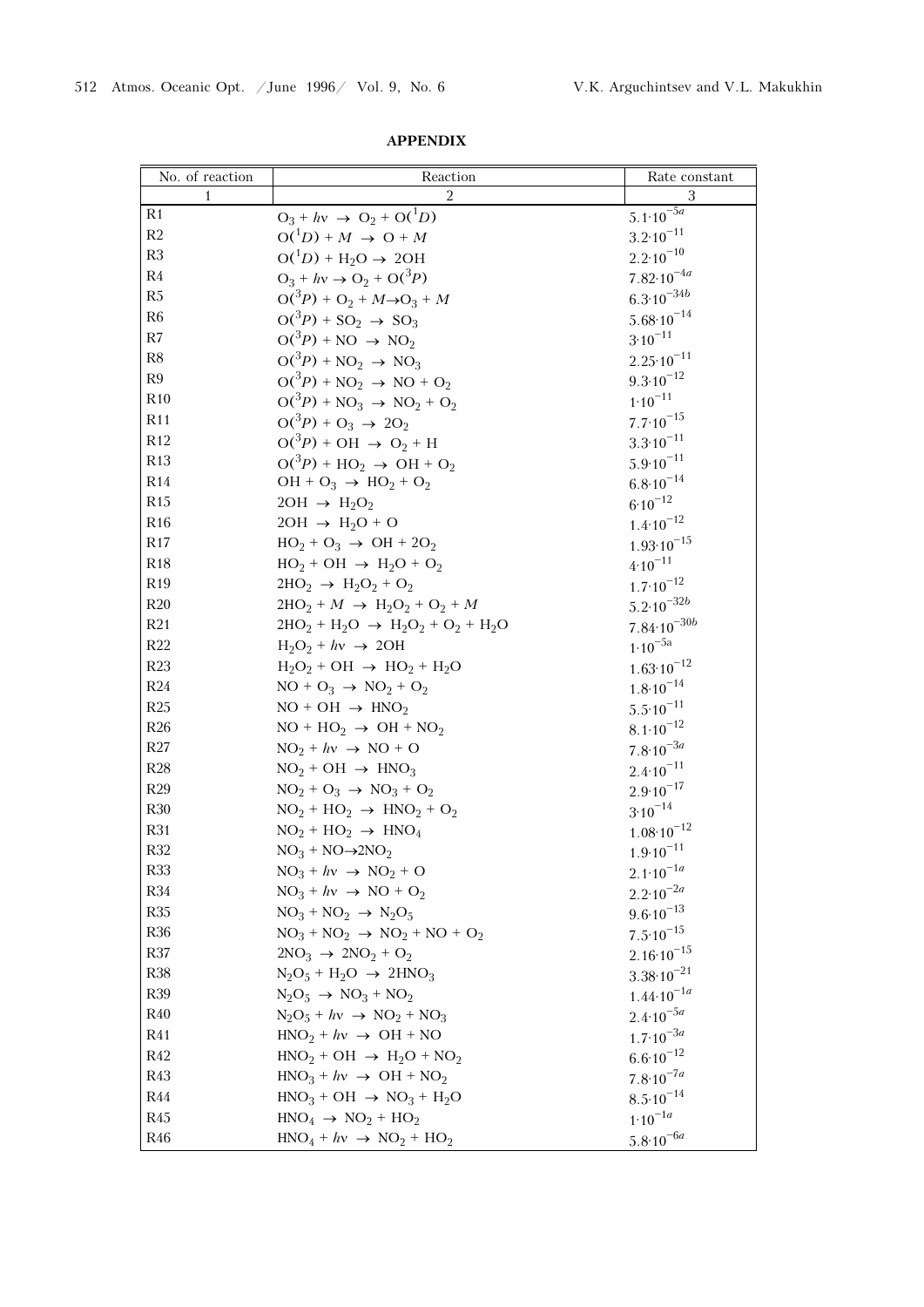| I<br>۰, | I |
|---------|---|
|         |   |

Appendix continued

| 1          | 2                                                                                              | 3                     |
|------------|------------------------------------------------------------------------------------------------|-----------------------|
| R47        | $CH_4 + OH \rightarrow CH_3 + H_2O$                                                            | $6.6 \cdot 10^{-15}$  |
| <b>R48</b> | $CH_4 + O(^1D) \rightarrow CH_3 + OH$                                                          | $1.3 \cdot 10^{-10}$  |
| R49        | $CH_4 + O(^1D) \rightarrow CH_2O + H_2$                                                        | $1.4 \cdot 10^{-11}$  |
| R50        | $CH_3 + O_2 \rightarrow CH_3O_2$                                                               | $8.25 \cdot 10^{-12}$ |
| R51        | $CH_3O_2 + NO \rightarrow CH_3O + NO_2$                                                        | $7\!\cdot\!10^{-12}$  |
| R52        | $2CH_3O_2 \rightarrow 2CH_3O + O_2$                                                            | $1.6 \cdot 10^{-13}$  |
| <b>R53</b> | $2CH_3O_2 \rightarrow CH_2O + CH_3OH + O_2$                                                    | $2.1 \cdot 10^{-13}$  |
| R54        | $CH_3O_2 + HO_2 \rightarrow CH_3OOH + O_2$                                                     | $1.5 \cdot 10^{-12}$  |
| R55        | $CH_3OOH + hv \rightarrow CH_3O + OH$                                                          | $5.3 \cdot 10^{-6a}$  |
| <b>R56</b> | $CH_3OOH + hv \rightarrow H + CH_3 + O_2$                                                      | $6.8 \cdot 10^{-8a}$  |
| R57        | $CH_3OOH + OH \rightarrow CH_3O_2 + H_2O$                                                      | $1.3 \cdot 10^{-12}$  |
| <b>R58</b> | $CH_3O + O_2 \rightarrow CH_2O + HO_2$                                                         | $5.42 \cdot 10^{-12}$ |
| <b>R59</b> | $CH_2O + hv \rightarrow H + HCO$                                                               | $2.8 \cdot 10^{-5a}$  |
| <b>R60</b> | $CH_2O + hv \rightarrow H_2 + CO$                                                              | $5.1 \cdot 10^{-5a}$  |
| <b>R61</b> | $CH_2O + OH \rightarrow HCO + H_2O$                                                            | $1.42 \cdot 10^{-11}$ |
| R62        | $CH_2O + NO_3 \rightarrow HNO_3 + HCO$                                                         | $6.10^{-16}$          |
| <b>R63</b> | $CH2O \rightarrow heterogeneous loss$                                                          | $1.10^{-6a}$          |
| <b>R64</b> | $HCO + O_2 \rightarrow CO + HO_2$                                                              | $5.10^{-12}$          |
| <b>R65</b> | $CO + OH \rightarrow CO_2 + H$                                                                 | $2.2 \cdot 10^{-13}$  |
| <b>R66</b> | $H + O_2 + M \rightarrow HO_2 + M$                                                             | $2.3 \cdot 10^{-32b}$ |
| R67        | $O + CH_3 \rightarrow CH_2O + H$                                                               | $1.4 \cdot 10^{-10}$  |
| <b>R68</b> | $O + H2O2 \rightarrow HO2 + OH$                                                                | $1.7 \cdot 10^{-15}$  |
| <b>R69</b> | $H-C_3H_7O_2 + CH_3COCH_2O_2 \rightarrow$                                                      |                       |
|            | $H-C3H7O + CH3COCH2O + O2$                                                                     | $2.3 \cdot 10^{-14}$  |
| R70        | $C_2H_5O_2 + NO \rightarrow C_2H_5O + NO_2$                                                    | $8.8 \cdot 10^{-12}$  |
| R71        | $C_2H_6 + OH \rightarrow C_2H_5 + H_2O$                                                        | $2.7 \cdot 10^{-13}$  |
| R72        | $H-C_3H_7O_2 + NO \rightarrow H-C_3H_7O + NO_2$                                                | $8.7 \cdot 10^{-12}$  |
| R73        | $C_2H_5O_2$ + HO <sub>2</sub> $\rightarrow$ C <sub>2</sub> H <sub>5</sub> OOH + O <sub>2</sub> | $6.5 \cdot 10^{-12}$  |
| R74        | $C_2H_5OOH + OH \rightarrow H_2O + C_2H_5O_2$                                                  | $1.5 \cdot 10^{-11}$  |
| R75        | $C_2H_5O + O_2 \rightarrow CH_3CHO + HO_2$                                                     | $1.2 \cdot 10^{-15}$  |
| R76        | $HO_2NO_2 + M \rightarrow HO_2 + NO_2 + M$                                                     | $1.3 \cdot 10^{-20}$  |
| R77        | $C_2H_5O + SO_2 \rightarrow C_2H_5OSO_2$                                                       | $1\!\cdot\!10^{-14}$  |
| R78        | $C_2H_5O + O_2 \rightarrow CH_2O_2CH_2OH$                                                      | $8.4 \cdot 10^{-12}$  |
| R79        | $C_2H_4 + NO_3 \rightarrow C_2H_4ONO_2$                                                        | $1.1 \cdot 10^{-16}$  |
| R80        | $C_2H_4 + O_3 \rightarrow CH_2O_2 + CH_2O$                                                     | $5.07 \cdot 10^{-18}$ |
| <b>R81</b> | $2CH_3COCH_2O \rightarrow 2CH_2COCH_3 + O_2$                                                   | $9.94 \cdot 10^{-14}$ |
| R82        | $HOCH_2CHO + OH \rightarrow H_2O +$<br>$+$ HOCH <sub>2</sub> CO                                | $8.10^{-12}$          |
| <b>R83</b> | $C_3H_8$ + OH $\rightarrow$ H <sub>2</sub> O + C <sub>3</sub> H <sub>7</sub>                   | $1.1 \cdot 10^{-12}$  |
| <b>R84</b> | $2CH_3CO_3 \rightarrow 2CH_3CO_2 + O_2$                                                        | $1.6 \cdot 10^{-11}$  |
| <b>R85</b> | $H-C_3H_7O + O_2 \rightarrow C_2H_5CHO + mO_2$                                                 | $8.10^{-15}$          |
| <b>R86</b> | $CH_3SCH_3 + O \rightarrow CH_3SO + CH_3$                                                      | $5.10^{-11}$          |
| R87        | $CH_3CHO + OH \rightarrow CH_3CO + H_2O$                                                       | $1.49 \cdot 10^{-11}$ |
| <b>R88</b> | $CH_3CHO + hv \rightarrow CH_3 + HCO$                                                          | $6.8 \cdot 10^{-5a}$  |
| <b>R89</b> | $CH_3CHO + NO_3 \rightarrow HNO_3 + CH_3CO$                                                    | $2.7 \cdot 10^{-15}$  |
| <b>R90</b> | $CH3CHO \rightarrow heterogeneous loss$                                                        | $1.10^{-6a}$          |
| <b>R91</b> | $CH_3CO_3 + NO \rightarrow CH_3CO_2 + NO_2$                                                    | $1.4 \cdot 10^{-12}$  |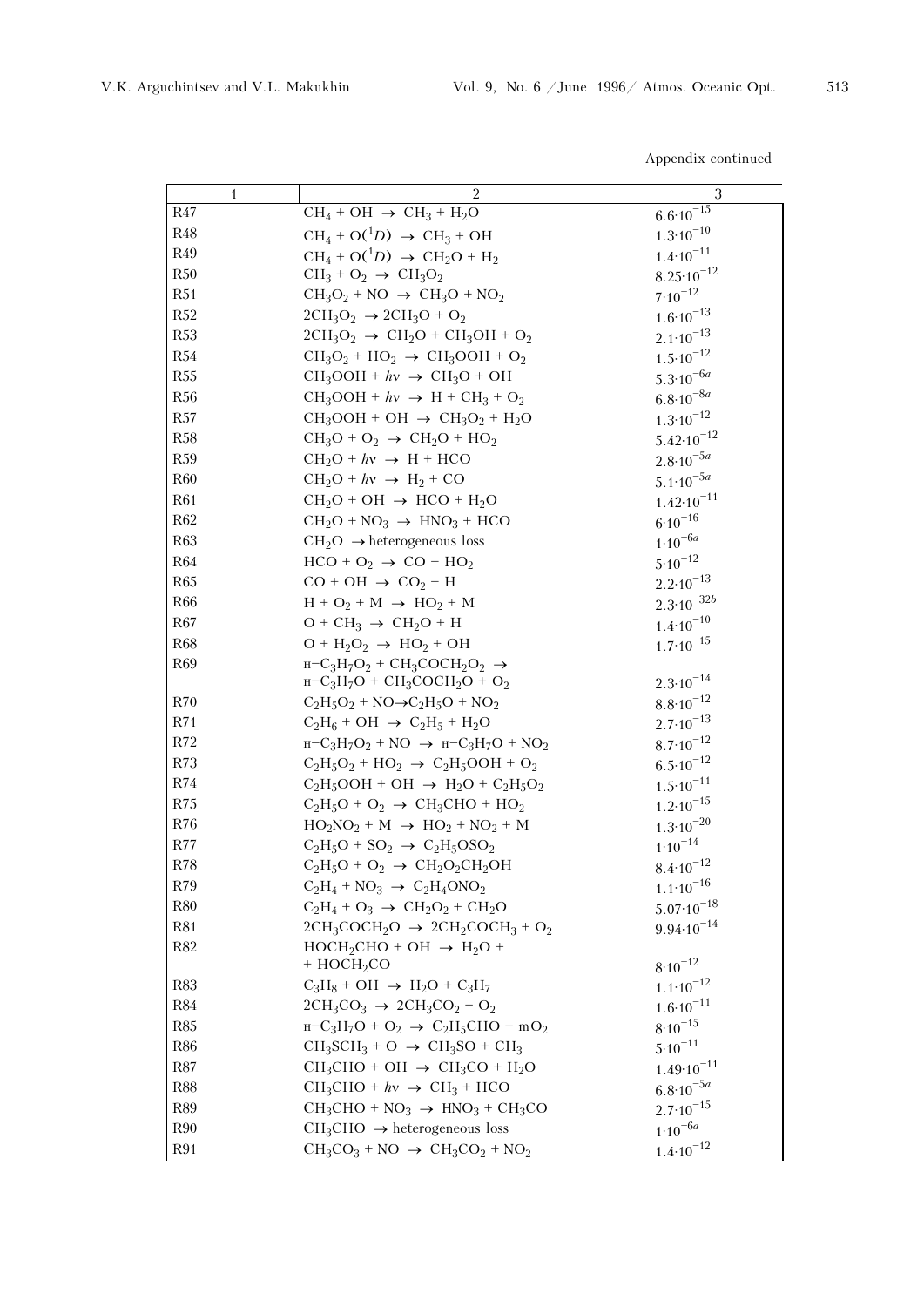## Appendix continued

| 1                                    | 2                                                                                                                 | 3                                     |
|--------------------------------------|-------------------------------------------------------------------------------------------------------------------|---------------------------------------|
| R92                                  | $CH_3CO_3 + NO_2 \rightarrow CH_3CO_3NO_2$                                                                        | $2.5 \cdot 10^{-12}$                  |
| <b>R93</b>                           | $CH_3CO_3 + SO_2 \rightarrow CH_3CO_2 + SO_3$                                                                     | $2.10^{-17}$                          |
| <b>R94</b>                           | $CH_3CO_3 + HO_2 \rightarrow CH_3COO_2H + O_2$                                                                    | $1.5 \cdot 10^{-12}$                  |
| <b>R95</b>                           | $CH_3CO_3NO_2 \rightarrow$ heterogeneous loss                                                                     | $1.10^{-6a}$                          |
| <b>R96</b>                           | $CH_3CO_3NO_2 \rightarrow CH_3CO_3 + NO_2$                                                                        | $1.9 \cdot 10^{-4a}$                  |
| R97                                  | $O(^{1}D) + H_2 \rightarrow OH + H$                                                                               | $1.1 \cdot 10^{-10}$                  |
| <b>R98</b>                           | $CH_3CO + O_2 \rightarrow CH_3CO_3$                                                                               | $6.10^{-12}$                          |
| R99                                  | $CH_3COO_2H + OH \rightarrow H_2O + CH_3CO_3$                                                                     | $1.10^{-11}$                          |
| R <sub>100</sub>                     | $CH_3SCH_3 + O \rightarrow CH_3SO + CH_3S$                                                                        | $1.3 \cdot 10^{-10}$                  |
| R <sub>101</sub>                     | $CH_3OH + OH \rightarrow CH_3O + H_2O$                                                                            | $9.10^{-13}$                          |
| R <sub>102</sub>                     | $C_3H_6 + O_3 \rightarrow CH_2O_2^* + CH_3CHO$                                                                    | $5.10^{-18}$                          |
| R <sub>103</sub>                     | $C_3H_6 + O_3 \rightarrow CH_3CHO_2^* + CH_2O$                                                                    | $5.10^{-18}$                          |
| R <sub>104</sub>                     | $CH_3SCH_3 + OH \rightarrow CH_2SCH_3 + H_2O$                                                                     | $4.4 \cdot 10^{-12}$                  |
| R <sub>105</sub>                     | $CH_3SCH_3 + OH \rightarrow CH_3S(OH)CH_3$                                                                        | $1.7 \cdot 10^{-12}$                  |
| R <sub>106</sub>                     | $H-C_3H_7O_2 + HOCH_2CHO_2CH_3 \rightarrow$                                                                       |                                       |
|                                      | $\rightarrow$ H-C <sub>3</sub> H <sub>7</sub> O + H-C <sub>3</sub> H <sub>7</sub> O <sub>2</sub> + O <sub>2</sub> | $1.35 \cdot 10^{-15}$                 |
| R <sub>107</sub>                     | $CH_2O_2^*$ + M $\rightarrow$ CH <sub>2</sub> O <sub>2</sub> + M                                                  | $1.72 \cdot 10^{-10}$                 |
| R <sub>108</sub>                     | $CH_2O + mO_2 \rightarrow mOCH_2O_2$                                                                              | $7.9 \cdot 10^{-14}$                  |
| R <sub>109</sub>                     | $CH_3CO_3 + CH_3O_2 \rightarrow$                                                                                  |                                       |
|                                      | $\rightarrow$ CH <sub>3</sub> O + CH <sub>3</sub> CO <sub>2</sub> + O <sub>2</sub>                                | $5.5 \cdot 10^{-12}$                  |
| R <sub>110</sub>                     | $CH_3CO_3 + CH_3O_2 \rightarrow$                                                                                  |                                       |
|                                      | $\rightarrow$ CH <sub>3</sub> COOH + CH <sub>2</sub> O + O <sub>2</sub>                                           | $5.5 \cdot 10^{-12}$                  |
| R <sub>111</sub>                     | $CH_3CHO_2^* + M \rightarrow CH_3CHO_2 + M$                                                                       | $1.72 \cdot 10^{-10}$                 |
| R <sub>112</sub><br>R <sub>113</sub> | $2C_2H_5O_2 \rightarrow C_2H_5OH + CH_3CHO + O_2$                                                                 | $8.6 \cdot 10^{-14}$                  |
| R114                                 | $2C_2H_5O_2 \rightarrow 2C_2H_5O + O_2$                                                                           | $8.6 \cdot 10^{-14}$                  |
| R <sub>115</sub>                     | $2C_2H_5O_2 \rightarrow C_2H_5O_2C_2H_5 + O_2$                                                                    | $8.6 \cdot 10^{-14}$                  |
| R116                                 | $CH_2O_2$ + SO <sub>2</sub> $\rightarrow$ SO <sub>3</sub> + CH <sub>2</sub> O                                     | $1.75 \cdot 10^{-14}$                 |
| R <sub>117</sub>                     | $CH_3CHO_2 + SO_2 \rightarrow SO_3 + CH_3CHO$<br>$CH_2O_2 + NO \rightarrow NO_2 + CH_2O$                          | $1.75 \cdot 10^{-14}$                 |
| R118                                 | $CH_3CHO_2 + H_2O \rightarrow CH_3COOH + H_2O$                                                                    | $1.75 \cdot 10^{-14}$<br>$1.10^{-18}$ |
| R119                                 | $2H-C_3H_7O_2 \rightarrow 2H-C_3H_7O + O_2$                                                                       | $1.35 \cdot 10^{-15}$                 |
| R <sub>120</sub>                     | $H + HO2 \rightarrow H2 + O2$                                                                                     | $5.6 \cdot 10^{-12}$                  |
| R <sub>121</sub>                     | $CH_2O + CH_2O_2 \rightarrow HCO_2CH_2OH$                                                                         | $4.38 \cdot 10^{-15}$                 |
| R <sub>122</sub>                     | $CH_2O_2 + CH_3CHO \rightarrow$                                                                                   |                                       |
|                                      | $\rightarrow$ CH <sub>3</sub> CO <sub>2</sub> CH <sub>2</sub> OH                                                  | $4.38 \cdot 10^{-15}$                 |
| R <sub>123</sub>                     | $CH_3CHO_2 + CH_2O \rightarrow$                                                                                   |                                       |
|                                      | $\rightarrow$ CH <sub>3</sub> CO <sub>2</sub> CH <sub>2</sub> OH                                                  | $4.38 \cdot 10^{-15}$                 |
| R <sub>124</sub>                     | $CH_3CHO_2 + CH_3CHO \rightarrow$                                                                                 |                                       |
|                                      | $\rightarrow$ CH <sub>3</sub> CO <sub>2</sub> CHCH <sub>3</sub> OH                                                | $4.38 \cdot 10^{-15}$                 |
| R <sub>125</sub>                     | $C_3H_6$ + OH + M $\rightarrow$ H-C <sub>3</sub> H <sub>7</sub> O + M                                             | $8\!\cdot\!10^{-27b}$                 |
| R <sub>126</sub>                     | $HOCH2CHO2CH3 + NO \rightarrow$                                                                                   |                                       |
|                                      | $\rightarrow$ NO <sub>2</sub> + H-C <sub>3</sub> H <sub>7</sub> O                                                 | $8.1 \cdot 10^{-12}$                  |
| R <sub>127</sub>                     | $H + HO2 \rightarrow 2OH$                                                                                         | $7.2 \cdot 10^{-11}$                  |
| R <sub>128</sub>                     | $CH_3COCH_3 + hy \rightarrow C_2H_5 + HCO$                                                                        | $3.10^{-5a}$                          |
| R129                                 | $CH_3COCH_3 + OH \rightarrow H_2O +$                                                                              |                                       |
|                                      | $+$ CH <sub>2</sub> COCH <sub>3</sub>                                                                             | $2.3 \cdot 10^{-13}$                  |
| R <sub>130</sub>                     | $CH_3COCH_2O_2 + NO \rightarrow NO_2 +$                                                                           |                                       |
|                                      | $+$ CH <sub>3</sub> COCH <sub>2</sub> O                                                                           | $8.1 \cdot 10^{-12}$                  |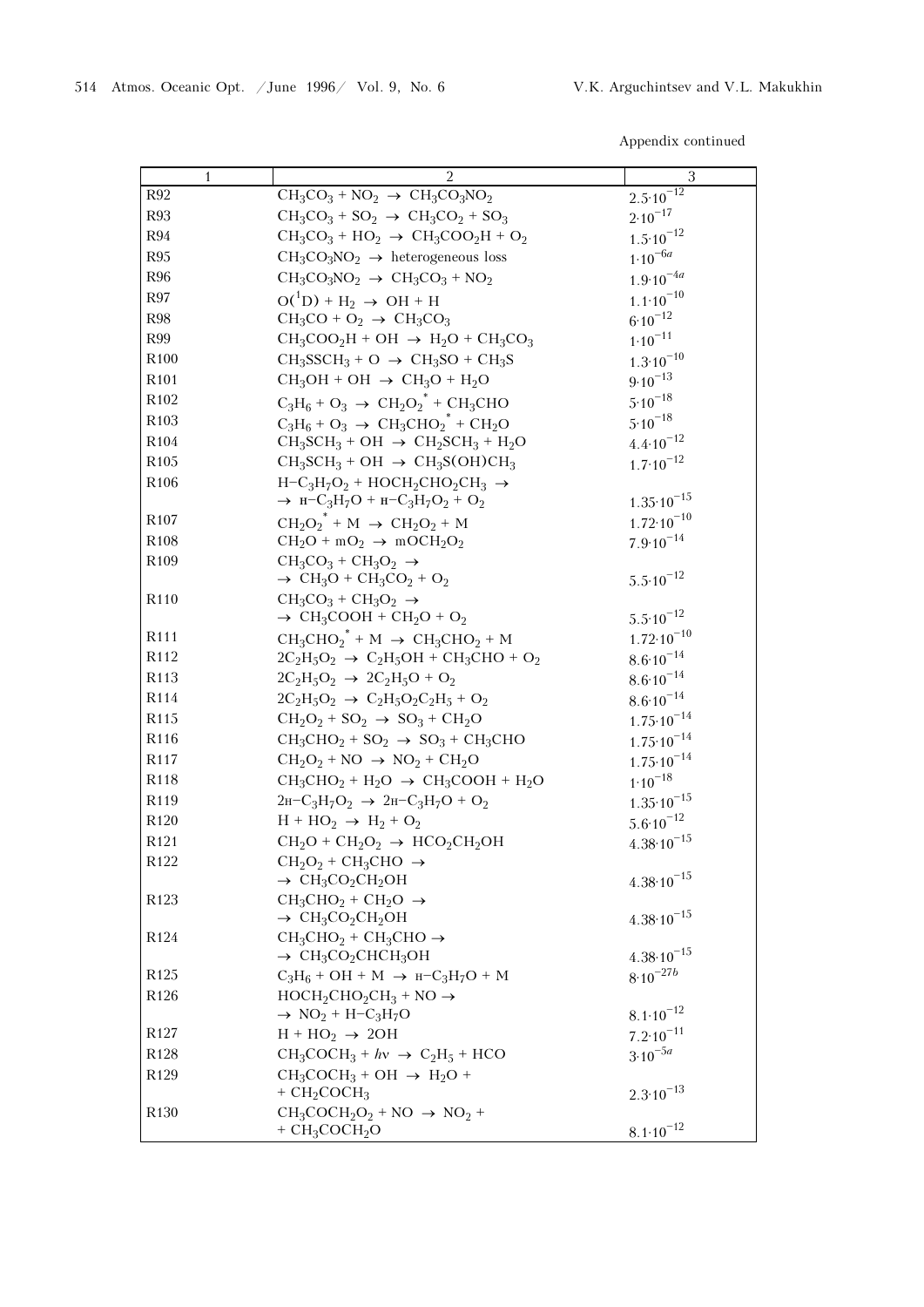| 1                | $\overline{2}$                                                              | 3                     |
|------------------|-----------------------------------------------------------------------------|-----------------------|
| R <sub>131</sub> | $CH_3COCH_2O + O_2 \rightarrow HO_2 +$                                      |                       |
|                  | $+$ CH <sub>3</sub> COCHO                                                   | $1.66 \cdot 10^{-15}$ |
| R <sub>132</sub> | $H + HO2 \rightarrow H2O + O$                                               | $2.4 \cdot 10^{-12}$  |
| R <sub>133</sub> | $H + O_3 \rightarrow OH + O_2$                                              | $2.8 \cdot 10^{-11}$  |
| R <sub>134</sub> | $H-C_3H_7O_2$ + SO <sub>2</sub> $\rightarrow$ SO <sub>3</sub> + $H-C_3H_7O$ | $1.10^{-16}$          |
| R <sub>135</sub> | $CH_3COCH_2O_2 + SO_2 \rightarrow$                                          |                       |
|                  | $\rightarrow$ SO <sub>3</sub> + CH <sub>2</sub> COCH <sub>2</sub> O         | $1.10^{-16}$          |
| R <sub>136</sub> | $O_2C_2H_4ONO_2 + NO \rightarrow$                                           |                       |
|                  | $\rightarrow$ 2NO <sub>2</sub> + 2CH <sub>2</sub> O                         | $7.6 \cdot 10^{-12}$  |
| R <sub>137</sub> | $SO_2 + hv \rightarrow SO_2$ <sup>*</sup>                                   | $1.4 \cdot 10^{-5a}$  |
| <b>R138</b>      | $SO_2^* + M \rightarrow SO_2 + M$                                           | $1.5 \cdot 10^{-13}$  |
| R <sub>139</sub> | $SO_2^* + O_2 \rightarrow SO_3 + O$                                         | $2.6 \cdot 10^{-15}$  |
| R <sub>140</sub> | $SO_2^* + O_3 \rightarrow SO_3 + O_2$                                       | $1.7 \cdot 10^{-12}$  |
| R <sub>141</sub> | $SO_2^*$ + CO $\rightarrow$ SO + CO <sub>2</sub>                            | $4.3 \cdot 10^{-15}$  |
| R <sub>142</sub> | $OH + HNO4 \rightarrow H2O + NO2 + O2$                                      | $3.10^{-12}$          |
| R <sub>143</sub> | $SO_2^* + C_3H_6 \rightarrow C_3H_5SO_2H$                                   | $2.8 \cdot 10^{-11}$  |
| R144             | $SO + O_3 \rightarrow SO_2 + O_2$                                           | $6.7 \cdot 10^{-14}$  |
| R <sub>145</sub> | $SO + NO_2 \rightarrow SO_2 + NO$                                           | $1.4 \cdot 10^{-11}$  |
| R <sub>146</sub> | $SO + O_2 \rightarrow SO_2 + O$                                             | $8.4 \cdot 10^{-17}$  |
| R <sub>147</sub> | $SO_2$ + $SO_2^*$ $\rightarrow$ $SO_3$ + $SO$                               | $6.3 \cdot 10^{-14}$  |
| R <sub>148</sub> | $SO_2 + O_3 \rightarrow SO_3 + O_2$                                         | $1.10^{-22}$          |
| R <sub>149</sub> | $SO_2 + OH \rightarrow HSO_3$                                               | $1.5 \cdot 10^{-12}$  |
| R <sub>150</sub> | $SO_2 + HO_2 \rightarrow SO_3 + OH$                                         | $1.10^{-18}$          |
| R <sub>151</sub> | $SO_2 + NO_3 \rightarrow SO_3 + NO_2$                                       | $1.10^{-20}$          |
| R <sub>152</sub> | $SO_2 + CH_3O_2 \rightarrow CH_3O + SO_3$                                   | $1.10^{-17}$          |
| R <sub>153</sub> | $SO_3 + H_2O \rightarrow H_2SO_4$                                           | $9.10^{-13}$          |
| R <sub>154</sub> | $HSO3 + O2 \rightarrow HO2 + SO3$                                           | $4.10^{-13}$          |
| R <sub>155</sub> | $HO_2 + NO_3 \rightarrow OH + NO_2 + O_2$                                   | $4.3 \cdot 10^{-12}$  |
| R <sub>156</sub> | $SO_2 + CH_3O \rightarrow CH_3OSO_2$                                        | $5.10^{-13}$          |

Here, *a* denotes the first-order rate constant of the reaction  $(s<sup>-1</sup>)$ , *b* denotes the third-order rate constant of the reaction  $(\text{cm}^6 \text{ s}^{-1}/\text{number of molecules})$ , and the rest are the second-order rate constants of the reactions (cm<sup>3</sup> s<sup>-1</sup>/number of molecules). Rate constants are given under standard conditions.

## REFERENCES

- 1. P.N. Belov and V.S. Komarov, Atmos. Oceanic Opt. 7, No. 2,  $103-107$  (1994).
- 2.A.E. Aloyan and S.V. Makarenko, in: Calculation Processes and Systems (Nauka, Moscow, 1993), pp 137-163.
- 3. J. Langner and H. Rodhe, J. Atmos. Chem.  $13$ ,  $225-$ 263 (1991).
- 4. M.L. Huertas and A. Lopez, Atmospheric Research 25, 363-374 (1990).
- 5. V.V. Penenko and G.I. Skubnevskaya, Usp. Khimii 59, No. 11, 1757-1776 (1990).
- 6. D.M. Whelpdale, et al., Tellus 40B, 1-15 (1988).
- 7. J.S. Chang, et al., J. Geophys. Res. 92, No. D12, 14681-14700 (1987).
- 8. Yu.A. Izrael, I.M. Nazarov, Sh.D. Fridman, et al., Monitoring of Transboundary Transport of Air

Pollutants (Gidrometeoizdat, Leningrad, 1987), 304 pp.

9. R.G. Derwent, in: Air Pollution by Nitrogen Oxides (Elsevier, Amsterdam, 1982), pp. 309-325.

10. N.S. Vel'tishcheva, Problems of Long-Range Transport of Pollutants, Review (VNIIGMI-MCD, Obninsk, 1979), 55 pp.

11. Yu.A. Izrael et al., Acid Rains (Gidrometeoizdat, Leningrad, 1989), 270 pp.

12. D. Zavodskii, in: Problems of Background Monitoring of the State of Environment (Gidrometeoizdat, Leningrad, 1986), No. 4, pp. 173-180.

13. A. Eliassen and J. Saltbones, Report EMEP NSC-W 1/82, 1982, 49 pp.

14. V.P. Dymnikov and A.E. Aloyan, Izv. Akad. Nauk SSSR, Fiz. Atmos. Okeana 26, No. 12, 1237-1247 (1990).